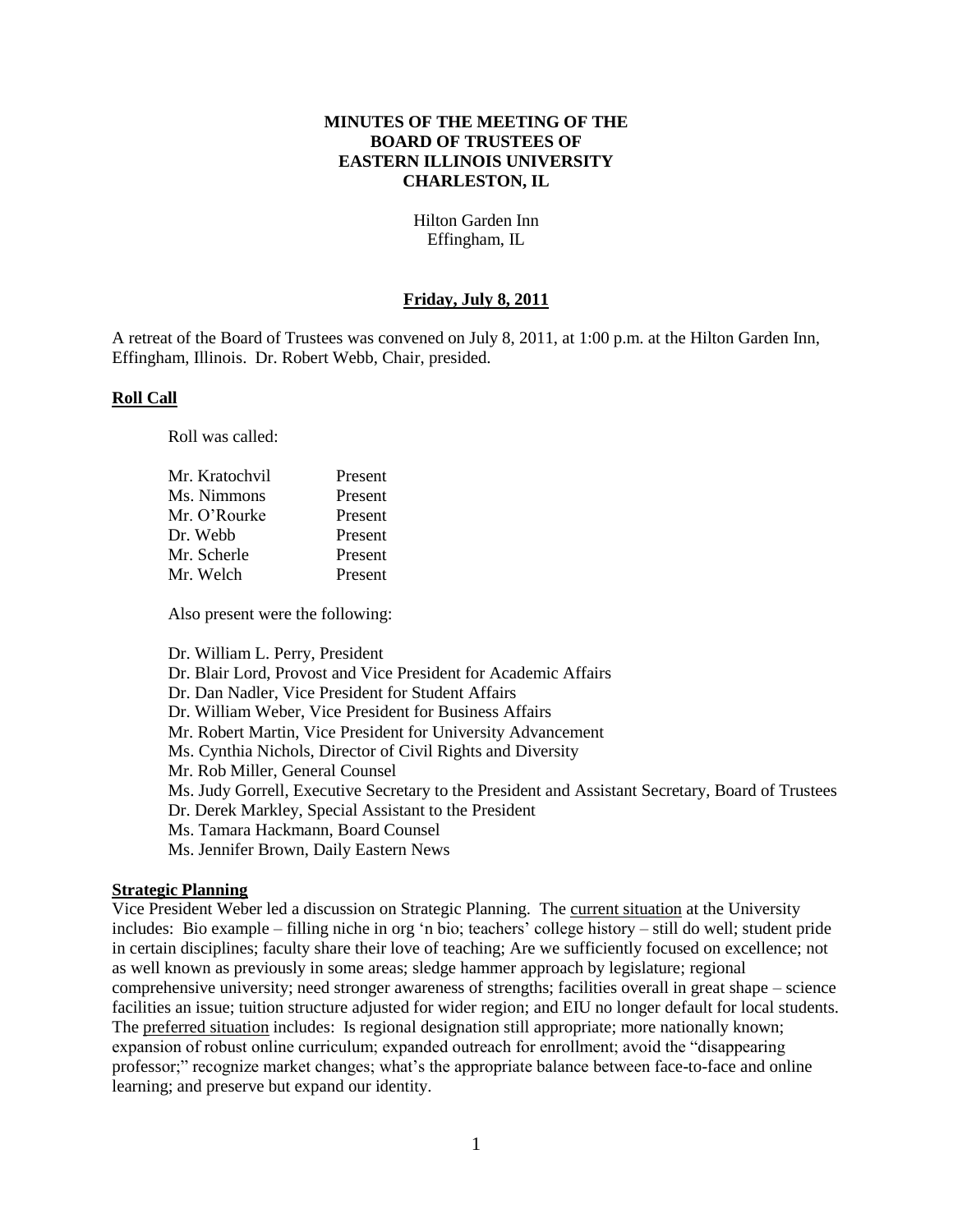# **Enrollment, Retention, Graduation, and Placement Strategies**

Vice Presidents Lord and Nadler led a discussion on enrollment, retention, graduation, and placement strategies. It is anticipated that the enrollment of new students will be down 3 percent. A committee consisting of staff from Financial Aid, Admissions, and University Marketing and Communications has been formed to determine what aspects of the recruitment/retention process can be refocused. An external firm is being contracted to assist the University. The Board discussed the role of online courses at Eastern.

#### **Integrative Learning Status**

The integrative learning experience at Eastern relates back to President Perry"s Goal for EIU: Eastern Illinois University will be the best in the nation in the integrated academic and personal development of students, or from a student"s perspective: Students attending EIU will have an exceptional education experience that focuses on integrating their academic and personal development. Provost Lord pointed out some of the accomplishments – presidential buy-in, general diffusion of the idea, website with information and student examples, departmental discussions, an increase in the number of integrative experiences, not a lot vocal or overt push-back, and many faculty doing things consistent with it.

## **Campaign for Eastern, the Coming Year**

Vice President Martin reported that the Capital Campaign has raised 90%, approximately \$45 million toward the \$50 million goal. There has been a significant increase in Alumni contacts.

#### **Intercollegiate Athletics**

Vice President Nadler reported that the academic performance of the student athletes continues to be a point of pride for the University and ranks among the best of the Ohio Valley Conference (OVC). Eastern won the OVC Commissioner"s Cup this year for the second consecutive year, symbolizing the overall athletic excellence in Conference-sponsored championships. Dr. Nadler informed the Board that this is Coach Spoo"s last year as head football coach so a national search will be conducted to hire his replacement.

## **Higher Education Legal Environment**

Mr. Miller led a discussion of new rules that are being considered by the Securities Exchange Commission (SEC) regarding the definition of municipal advisors.

## **Trends in Diversity**

Ms. Nichols distributed information and discussed the composition of Fall 2011 newly appointed tenured/tenure track faculty members and newly employed continuing administrators, managers, and other professional staff. Newly employed Fall 2011 tenured/tenure track faculty members completed their doctorates or other terminal degrees at universities located in 12 states and 1 international country. Newly employed continuing administrators, managers, and other professional staff completed their degrees at colleges and universities located in 7 states.

#### **Legislative Review**

Dr. Markley gave an overview of legislative issues pertaining to higher education. Legislation pertaining to Performance Based funding was of particular interest to the Board.

#### **Board Orientation Planning**

Dr. Perry distributed a document for New Board of Trustees Member Orientation. The Orientation consists of three phases. Phase One – Orientation to the Board and the Board"s Role. Discussion topics: Getting acquainted with the other members of the Board, Reviewing the statutes creating the Board and the Board's duties, Reviewing the University's Rules and Regulations that pertain to the Board, Who's Who in Higher Education at the State level, Who"s Who at Eastern Illinois University, Trustee Training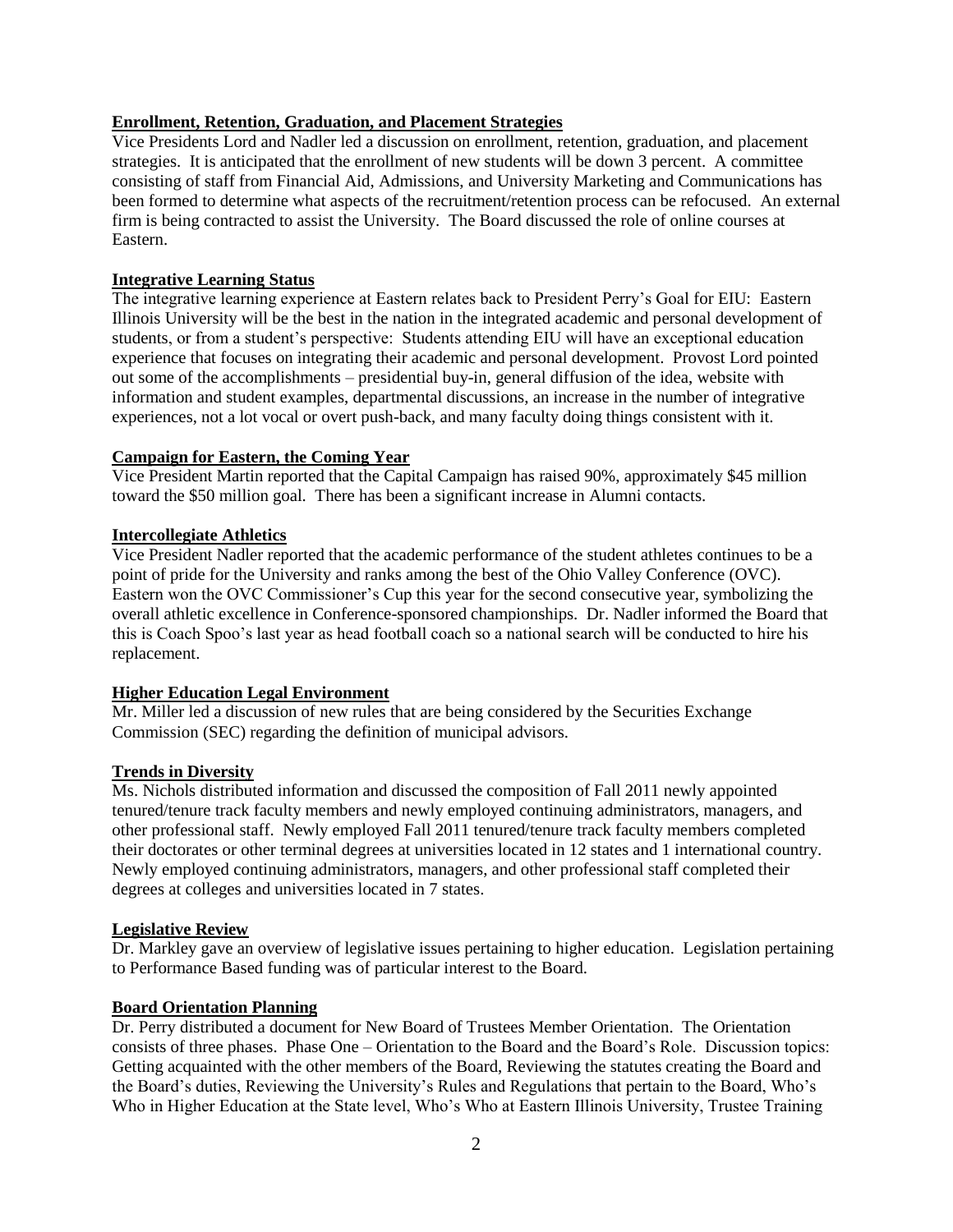Opportunities, Organization of the Board of Trustees, and Board Meetings, Communications and Special Events. Phase Two – Orientation to the University: Campus Tour, Meet Key Personnel on Campus, Presentation on Mission and Scope of the University, Qualities which make Eastern Illinois an outstanding University, What Challenges does the University face, and What are the University"s goals and aspirations for the future? Phase Three – Schedule a social event on campus for all members of the Board of Trustees, spouses and members of the President"s Council.

#### **Naming of Room 1018, Klehm Hall**

Mr. O"Rourke moved to approve the naming of Klehm Hall Room 1018 in honor of Dr. Janet Treichel and that the prior naming of Klehm Hall 1120 be vacated. Mr. Kratochvil seconded the motion.

Roll was called and the vote was as follows:

| Yes |
|-----|
| Yes |
| Yes |
| Yes |
| Yes |
|     |

Motion carried.

#### **Adjournment**

The meeting adjourned at approximately 5:30 p.m.; the Retreat will reconvene on Saturday, July 9, 2011 at 9:00 a.m.

## **Saturday, July 9, 2011**

The Board retreat was called to order at 9:00 a.m. at the Hilton Garden Inn, Effingham, Illinois. Dr. Robert Webb, Chair, presided.

#### **Roll Call**

Roll was called:

| Present |
|---------|
| Present |
| Present |
| Present |
| Present |
| Present |
|         |

Also present were the following:

Dr. William L. Perry, President Ms. Judy Gorrell, Executive Secretary to the President and Assistant Secretary, Board of Trustees Ms. Tamara Hackmann, Board Counsel